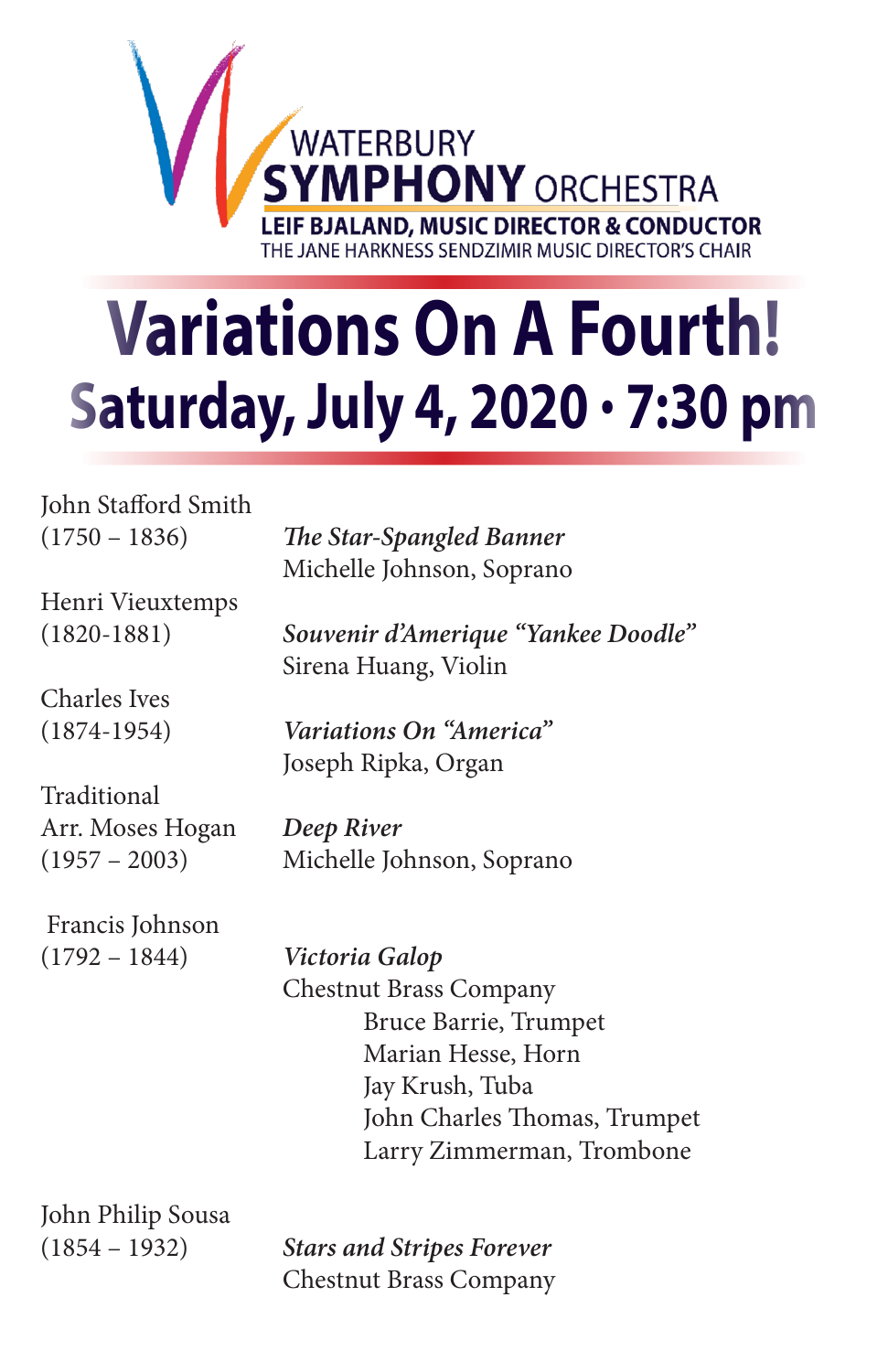## **Chestnut Brass Company**

The Grammy-winning Chestnut Brass Company has earned international acclaim for brilliant performances on modern and historical brass instruments. Since beginning as a street band in Philadelphia in 1977, they have performed in North and South America, Europe, the Caribbean, and Asia.

The chamber ensemble is active in the performance and commissioning of contemporary music and has introduced numerous new works to audiences around the country. Composers who have written works for the Chestnut



Brass Company, or have been commissioned by the Chestnut Brass Company, include Richard Wernick, Peter Schickele, Leslie Bassett, Eric Stokes, Theodore Antoniou, Jan Krzywicki, and Paul Basler. The brass quintet has received awards for commissioning and performance from the NEA, the Pennsylvania Council on the Arts, Chamber Music America and Meet the Composer.

Interviews and recitals of the Chestnut Brass Company have been featured on National Public Radio's All Things Considered, Fresh Air, Radiotimes and Performance Today programs; Voice of America, Radio Free Europe, Bavarian State Radio, Korean National Television and numerous radio and television stations across the United States.The Chestnut Brass Company has been featured in performance at the Juilliard School, the Chautauqua Institute, the Ambassador Series, the Boston Museum of Art, Merkin Concert Hall, Alice Tully Hall and the Yale Collection of Instruments. The CBC Hot Air: the Story of Brass Instruments children's program was selected by the Kennedy Center for broadcast as part of their educational series.

As curators of the sounds of ancient and antique brasses, the Chestnut Brass Company have been at the forefront of the period-instrument revival with performances on cornetti, sacbuts, keyed bugles and saxhorns. The quintet continues to collect antique brass instruments and to research the literature and performance practice of these instruments.

This extraordinary diversity of repertoire and instrumentation enables the Chestnut Brass Company to offer a variety of exciting, entertaining and innovative programs. They can be heard on the Sony, Newport Classic, Crystal and Musical Heritage/Musicmasters labels. Selections from CBC recordings have been featured on several documentaries ranging from A House Divided for PBS, to Pinehurst, the History of Golf.

## **Sirena Huang**

Praised by The Baltimore Sun for her "impeccable technique…deeply expressive phrasing…and poetic weight," Sirena Huang is one of her generation's most celebrated violinists. She brings not only technical brilliance and powerful artistry to the stage, but also a profound sense of connection to her audience.

 Sirena has been the recipient of numerous accolades and awards. In 2017, she was awarded First Prize at the Elmar Oliveira International Violin Competition and later that year, she was the winner of the New York Concert Artist Worldwide Debut Audition. In 2009, she won First



Prize Gold Medalist of the 6th International Tchaikovsky Competition for Young Musicians. She won First Prize and the Audience Award at the Cooper International Competition in 2011. That same year, she was also named the first Artist-in-Residence of Hartford Symphony Orchestra. In 2013, she was awarded the Hannloser Prize for Violin at the Verbier Music Festival in Switzerland. She is also a top prize winner at Singapore International Violin Competition as well as the Shanghai Isaac Stern International Violin Competition.

 Sirena made her solo debut with the National Taiwan Symphony Orchestra in 2004 at the age of nine and has performed in twenty countries across three continents. She has been featured as a soloist with more than fifty prestigious ensembles, including the New York Philharmonic, Cleveland Symphony Orchestra, Baltimore Symphony Orchestra, Shanghai Symphony Orchestra, Russian Symphony Orchestra, Singapore Symphony Orchestra, and the Staatskapelle Weimar in Germany. She has performed in leading venues, including Berliner Philharmonie, Carnegie Hall, Lincoln Center, the Kennedy Center, the Kravis Center, Esplanade -Theaters on the Bay, Shanghai Concert Hall, and the Taiwan National Concert Hall, among many others. She has appeared as a guest artist at the Verbier Music Festival, Marlboro Music Festival, Ravinia Music Festival, Aspen Music Festival, Newport Music Festival, Music in the Mountains Festival, Eastern Music Festival, Sarasota Arts Series, "The Great Music for a Great City" series in New York City, and many others.

Motivated by a deep wish to inspire peace and harmony with her music, Sirena has performed before world leaders, thinkers and humanitarians. She has appeared at the World Peace Conference held in Petra and at the Opening Ceremony of the "Forum 2000 World Conference" in Prague, among others.

In addition to her TED Talk in 2006, Sirena has been featured on numerous radio and television broadcasts, including WQXR's McGraw-Hill Young Artists Showcase, and NPR's "From the Top" as well as several interviews with WNPR, CNBC, WTNH, WTIC, WB20 and Beethoven Radio.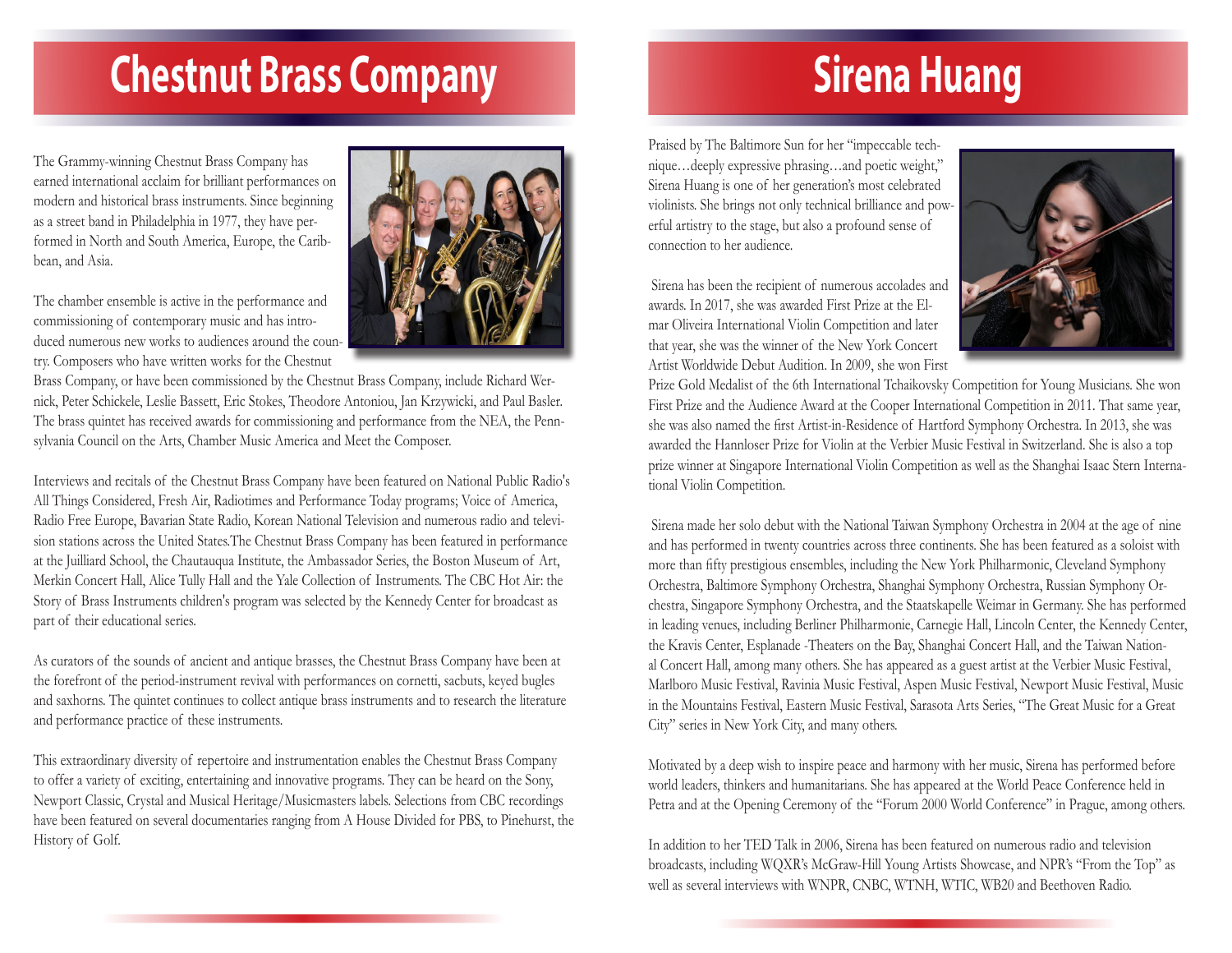### **Michelle Johnson**

Soprano Michelle Johnson has been praised for her "extraordinary breath control and flawless articulation. Her voice is velvety and pliant – a dulcet dream." In upcoming seasons, Johnson makes a debut with Opera Columbus, Knoxville Opera and Opera Idaho singing the title role of Aida, Chautauqua Symphony Orchestra singing Verdi's Requiem and Madison Opera singing Santuzza in Cavalleria Rusticana.

Last season, Johnson returned to Lyric Fest for "I Hear America Singing," Sarasota Opera for Madame Lidoine, Dialogues des Carmélites, Boston Landmark Orchestra for Beethoven's Symphony No. 9 and made a debut with Columbus Symphony as soprano soloist in Verdi's Requiem which all lead to rave reviews.



Past seasons included Leonora in Il trovatore, Hawaii Opera Theatre, Minnie in La Fanciulla del West, Kentucky Opera, Élisabeth de Valois in Don Carlos and title role Aida, Sarasota Opera, title role Manon Lescaut and Donna Anna in Don Giovanni, Opera Philadelphia, Mimi in La bohème, Annapolis Opera and PortOpera, Aida, Glimmerglass Music Festival and Opera Santa Barbara, Leonora in Il trovatore and Alice Ford in Falstaff, Opera in the Heights, soprano soloist Verdi's Requiem and Beethoven's Symphony No. 9, Orquesta Sinfónica del Principado de Asturias, Beethoven's Symphony No. 9, Boston Philharmonic, an all French Opera concert with Maestro Michel Plasson, Montpellier, France, soprano soloist in Vaughan Williams' Dona nobis pacem with Juneau Symphony, and an all Verdi concert with The Princeton Symphony Orchestra under the baton of Maestro Rossen Milanov. She also performed the title role in the rarely performed Sakuntala with Teatro Grattacielo, to very favorable reviews.

A graduate of the prestigious Academy of Vocal Arts in Philadelphia, she was seen as the title role in Suor Angelica, Leonora in Oberto, Donna Anna in Don Giovanni, the Countess in Capriccio, and Alice Ford in Falstaff. Winner of numerous competitions, most notably Grand Prize Winner of the Metropolitan Opera National Council Auditions, William Matheus Sullivan Foundation, Gerda Lissner Foundation and the Giulio Gari Foundation.

## **Joseph Ripka**

As the first prize winner of the 2008 Dublin International Organ Competition, the 2008 Fort Wayne National Organ Competition and the 2008 San Marino/Elizabeth Elftman National Organ Competition, Joseph Ripka has earned national and international recognition as one of today's finest young organ talents. Joseph was awarded first prize at the Dublin competition by a unanimous decision of all five international jurors.

Joseph is in demand as a concert organist and has performed recitals throughout the United States. He received high praise in a review from the Boston Musical Intelligencer for his performance at Holy Cross College in Worcester Massachusetts on the renowned Taylor and Boody Opus 9 instrument. Joseph has performed with the



New World Symphony, the Boston Philharmonic, and the Boston Symphony Orchestra under conductors Michael Tilson Thomas, Benjamin Zander, and Alan Gilbert. Mr. Ripka's recitals have been aired on American Public Media's Pipedreams several times; he was invited by Michael Barone to be the featured artist for the 25th anniversary celebration of Pipedreams in 2008 in Minneapolis, Minnesota. During the summer of 2009, Joseph made his European concert debut with recitals at St. Sulpice in Paris, Bavo Kerk in Haarlem, Oude Kerk in Amsterdam, and Hooglandse Kerk in Leiden, Netherlands. Joseph has since played recitals at Westminster Cathedral in London, St. Michael's Church in Dun Laoghaire, St Paul's Cathedral in London, St Columb's Cathedral in Derry, Noorderkerk in Amsterdam, and many more.

Mr. Ripka is also a performing pianist, concertizing frequently with his wife violinist Erin Kathryn Ripka as the Ripka Duo. Mr. Ripka received the prestigious Artist Diploma in organ from the Oberlin Conservatory where he studied with James David Christie. He holds Master of Music degrees in piano and organ performance from the University of Kansas and Bachelor of Music degrees in piano and organ performance from Saint Cloud State University, MN. His previous teachers include James Higdon, Charles Echols, Jack Winerock, Carmen Wilhite, and Yakov Gelfand. He has coached with Olivier Latry, Marie Claire Alain, Wilma Jensen, Jean-Baptiste Robin, John Scott, and Phillipe Lefebvre.

Mr. Ripka is the Director of Music at All Saints' Episcopal Church and Day School in Phoenix, AZ. He is the former organist and choirmaster at Calvary Church (Episcopal) in Stonington, CT and artistic director of Calvary Music School. At Calvary, he directed an active music program, including adult and children's choirs and a music school with over 100 students and a faculty of 14. During the summer of 2016, the Calvary Choir (RSCM) under Mr. Ripka's direction, toured the UK singing nine services in seven days at St Mary's Cathedral in Edinburgh, Scotland and Lichfield Cathedral in Lichfield, England. Joseph was also consultant for a new organ by the Richards-Fowkes Co. of Ooltewah, TN that was installed in August of 2017. He later returned to play the dedication recitals in January of 2018.

Joseph was previously organ scholar at St. Paul's Episcopal Church in Fairfield, Connecticut, organist/choirmaster at St. Mary's Episcopal Church in Kansas City, and organist/choir director at St. Paul's United Church of Christ in Parma, OH. During the 2006-2007 academic year, Joseph served on the piano faculty at the College of Saint Benedict and Saint John's University in Collegeville, Minnesota. Joseph was invited to serve as a jurist for the 2010 L. Cameron Johnson Memorial Competition for high school organ students and the North American round of the 2009 Tariverdiev International Organ Competition.